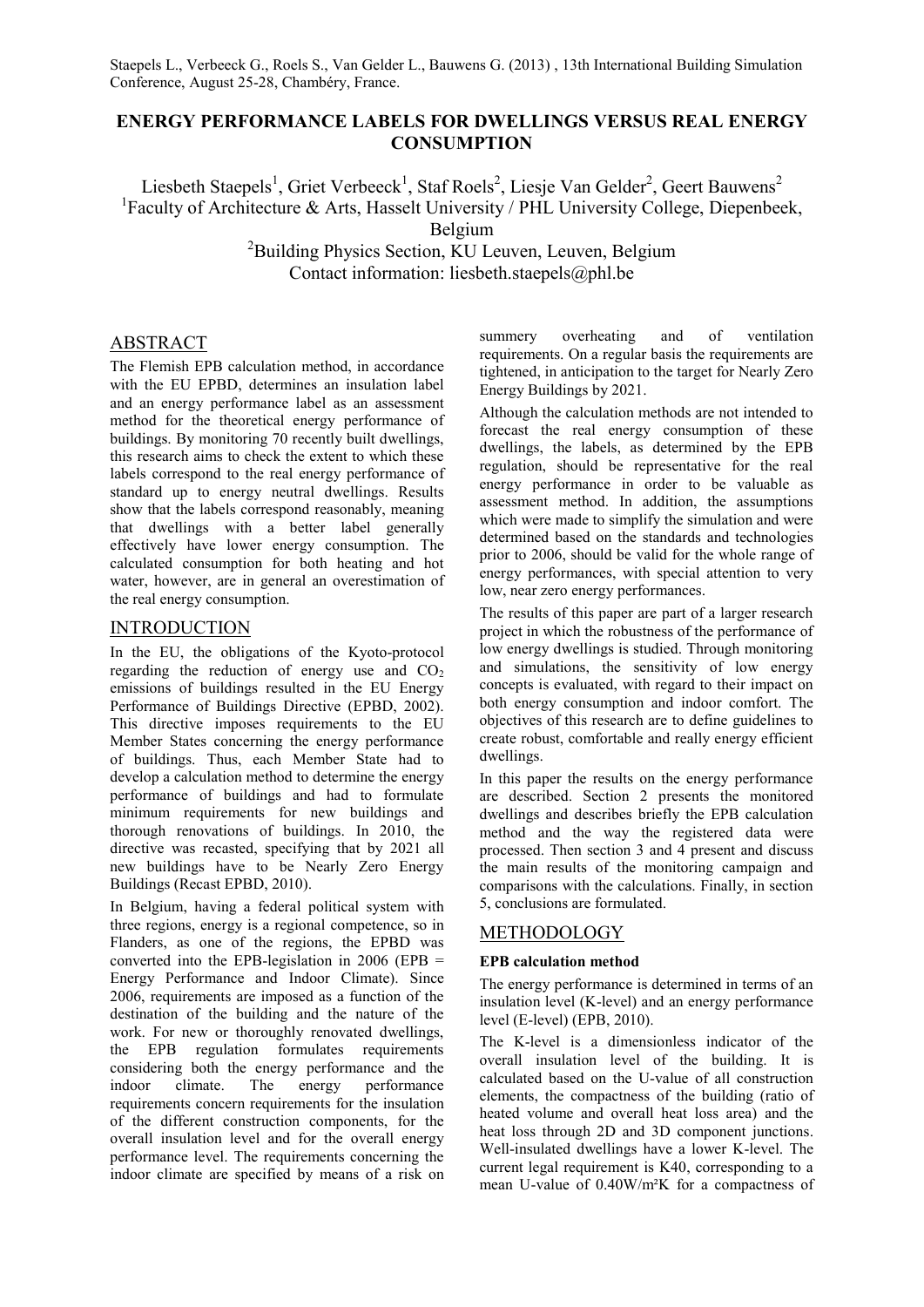1m. For passive houses, the K-level is typically around K10 to K20.

The energy performance level is the ratio of the characteristic yearly primary energy use of the building to a reference value based on the size (overall heat loss area and heated volume) and the ventilation flow of the building (EPB Bijlage V, 2010). The characteristic primary energy use is calculated on a steady-state one-zone monthly basis, based on the EN ISO 13790. For dwellings, this method takes into account the building envelope and systems for heating, cooling, domestic hot water, ventilation, pumps and fans, thermal solar systems and PV-installations. The current legal requirement is E70. Low energy houses have a lower E-level. Negative E-levels are possible for energy positive dwellings which produce more primary energy by PV solar panels than they consume for heating, cooling, domestic hot water and ventilation. Near-zero energy, the aim for new buildings by 2021, is represented by ±E0.

The method starts by calculating the net energy demand for heating, cooling and hot water of the dwelling. Through the system efficiency and the generation efficiency, the gross and final energy use is calculated. If present, the gains of a thermal solar system are subtracted of the final energy use. Also the final energy use for pumps and fans (if present) is calculated. Subsequently the monthly primary energy use for each fraction is determined using the primary energy conversion factor of the corresponding energy carrier (1 for natural gas and fuel, 2.5 for electricity). After subtracting the primary electricity produced by the PV solar system, if present, the characteristic yearly primary energy use is calculated.

Although the primary energy use makes it possible to compare different dwellings and applied technologies in an objective way, regardless of the energy carrier used, the final energy use is representative for what the occupants will consume. The results of gas and electricity consumption of the investigated dwellings will therefore be compared to these calculated values. To eliminate the influence of the considered weather data, the monthly mean outdoor temperature and the monthly mean direct solar irradiance of the Test Reference Year of Brussels, which are taken into account in the standard calculation, were corrected by the appropriate weather data for 2012.

### **Description of the dwellings**

In the frame of this research, 70 dwellings were selected, distributed over the Flemish territory. These dwellings are almost all recently built, after or right before the implementation of the EPB legislation in 2006. Three houses were thoroughly renovated, in a way they have an energy performance comparable to new buildings.

A very wide range of dwellings was obtained, both in terms of energy performance as of applied materials and heating and ventilation systems.

With regard to typology, the selection consists of 45 detached, 24 semi detached and 2 attached houses. There are 44 massive constructions with brick cavity walls and 27 wood frame constructions. The 3 ventilation types, which are most frequently applied in Flanders, are represented: 14 dwellings have natural ventilation, 14 exhaust ventilation and 43 have balanced ventilation with heat recovery. With regard to the heating system, gas boilers, heat pumps, wood pellet boilers and local electrical heaters are represented.

Considering the energy performance, the dwellings vary from standard execution to very low energy, even energy positive, houses. Figure 1 shows the distribution of the selected dwellings according to insulation level (K-level) and energy performance level (E-level). Additionally the requirements since 2006 and the aim of near-zero energy are indicated.



*Figure 1 Distribution of the dwellings according to their insulation level (K) and energy performance level (E)*

#### **Monitoring campaign**

The data of the real energy consumption were obtained with the help of the occupants, who noted down the energy meter values on a regular, mostly weekly, basis. In addition, the gains of the PV installations and the wood consumption were registered, if applicable. Since the occupants were not always able to register very consistently, due to holidays and obliviousness, the consumption, derived from the meter data, had to be linearly interpolated to obtain comparable weekly, monthly and yearly values.

For gas consumption, the trend of the results was fitted by a linear function using the method of least squares fitting. The consumption was supposed to be a function of the number of days for both domestic hot water and space heating, and of the number of degree-days, for space heating. As, for some dwellings, the standard use of degree-days 15/15 (heating till 15°C mean indoor temperature, when the mean daily outdoor temperature is below 15°C) appeared to be an overestimation of the heating period, the results were additionally fitted using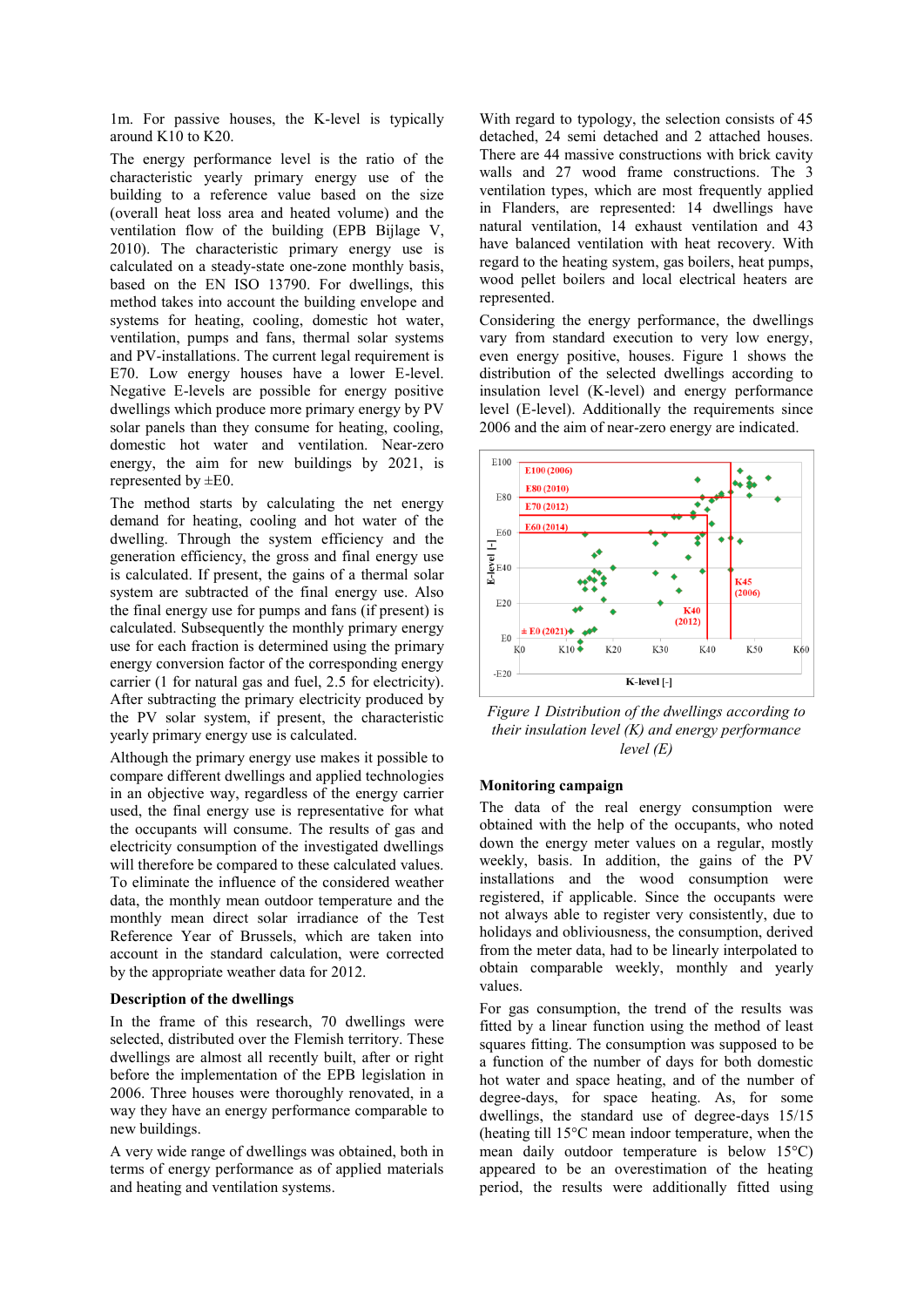degree-days 15/12 and 15/10. For each individual dwelling, the best fitting was then used, based on both the r²-value and the overall real and fitted gas consumption for the complete measuring period. Figure 2 shows an example for one of these dwellings. The value of the gas consumption between each measuring moment is displayed, both the real values as the fitted values using degree-days 15/15, 15/12 and 15/10. For this dwelling, the fitting with degree-days  $15/15$  gave the best result, with a  $r^2$ value of 0.97 and a deviation on the overall gas consumption of 0.2%.



*Figure 2 Example of comparison of the real gas consumption vs the results of the fitting by linear regression using degree-days 15/15, respectively 15/12 and 15/10*

R²-values range from 0.77 to 1.00 with a mean value of 0.95, where for only two dwellings the r²-value is below 0.90. Considering the overall real and fitted gas consumption, the deviation ranges from -12% to 6%, with a mean value of -0.01%. In only 5 cases, the deviation exceeds 3%. It is therefore safe to conclude that interpolations with the calculated fitting functions are representative for the real gas consumption, not taking into account unusual situations like holidays.

Since the registration of the energy consumptions was insufficiently detailed or regular, no exact values between specific moments (e.g. first and last day of a month) could be derived. The monthly and yearly results, as presented below, are therefore an interpolation based on the linear regressions, discussed before. When monthly results are shown for dwellings with incomplete energy registration (18 of the 30 cases with gas boilers), only the values for the registered months are included, knowing that the error on these interpolations is rather small. For the yearly results, the energy consumption is extrapolated for the missing months and then totaled. Therefore the error on the yearly results of these 18 dwellings might be larger.

For dwellings with an electrical heating, the data of electricity consumption were analysed. First, an estimation of the domestic electricity use was made

according to (Hens and Verdonck, 1997). This model is derived from weekly measurements of domestic electricity consumption in 26 dwellings and calculates a yearly domestic electricity consumption, based on the presence of the main electric equipment, like dishwasher, fridge, computer,… and depending on the size of the dwelling and the number of occupants and their age. However, the domestic electricity consumption is not constant throughout the year, but more dependent on the seasons. In winter, people stay more inside, days are darker, so lighting is used more often. In summer, people cook less on their stove,… Therefore, in this research a sinusoidal trend was assumed for the distribution of the yearly domestic electricity use, opposite to the trend of the solar irradiance throughout the year. After subtracting the thus calculated domestic electricity use from the measured total electricity consumption, the 'technical' electricity use remained, meaning the electricity consumption for heating, hot water, fans and pumps (if applicable). These data were then fitted by a linear function using the method of least squares fitting, in the same way as the gas consumption, assuming a term as a function of the number of days and a term as a function of number of degree-days  $15/15$ ,  $15/12$  or  $15/10$ . R<sup>2</sup>-values for these fittings range from 0.79 to 0.99 with a mean value of 0.90. Considering the overall real and fitted electricity consumption, the deviation ranges from - 17% to 14%, with a mean value of -2%. In only 3 cases, the deviation exceeds 3%. The interpolations of these fittings are therefore also presumed to be representative for the real electricity consumption.

## RESULTS

Figures 3 and 4 display the total gas consumption for 2012 as a function of the insulation level (K-level) and as a function of the energy performance level (Elevel) (blue dots). Since the size of the dwelling has an important influence on energy use for space heating, the gas consumption is considered per square meter gross heated floor area. Additionally, the total calculated final energy use for heating and hot water of these dwellings, according to the EPB method, adjusted to the weather data of 2012, is shown (red dots). The full line indicates the trend of the measurements, whereas the dotted line represents the trend of the calculated final energy.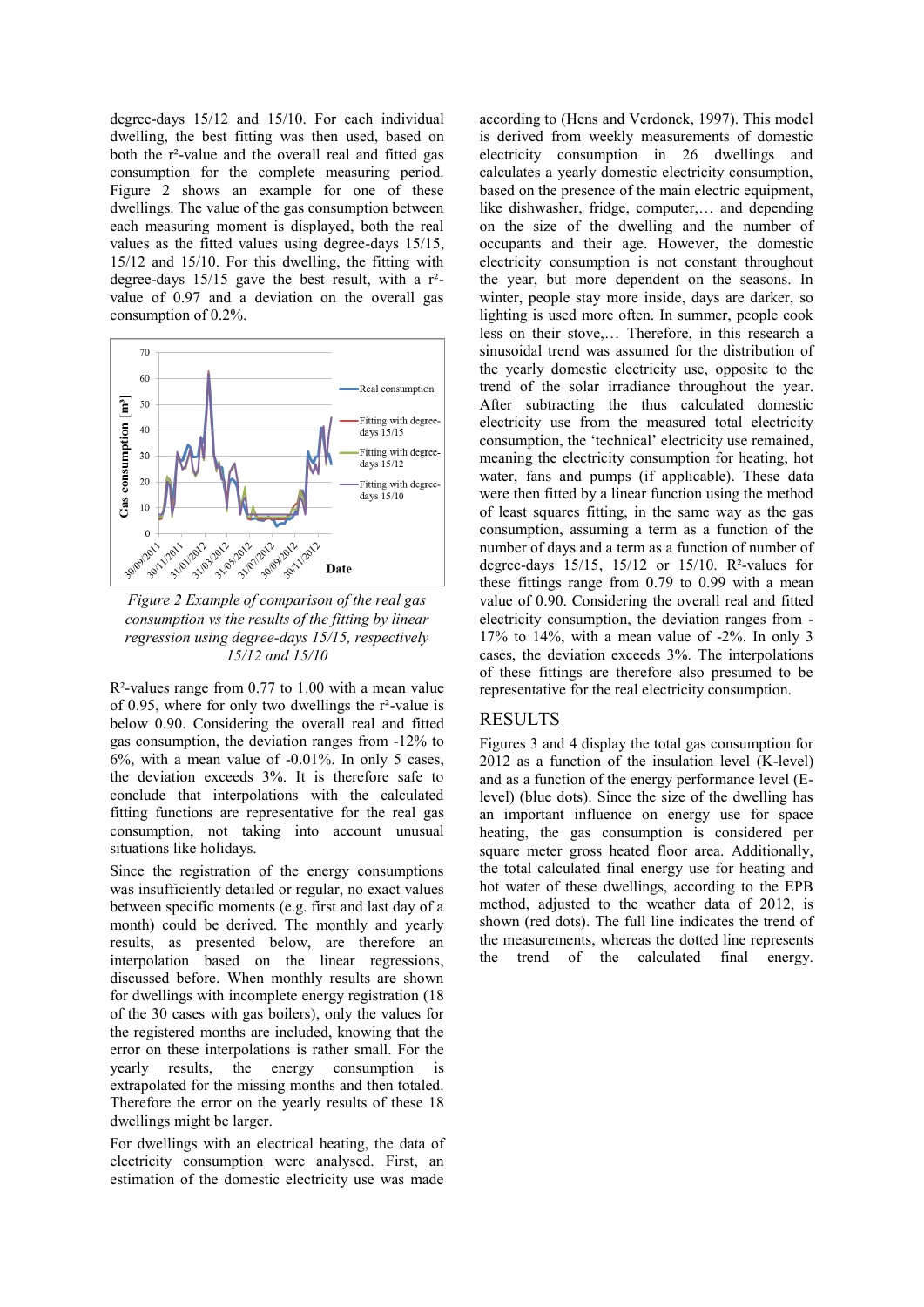

*Figure 3 Total gas consumption per square meter for 2012 as a function of K-level.*



*Figure 4 Total gas consumption per square meter for 2012 as a function of E-level.*

Figure 5 shows the total gas consumption for 2012 per square meter gross floor area and per occupant of the dwelling, as a function of K-level and as a function of the type of ventilation system.



*Figure 5 Total gas consumption per square meter and per occupant as a function of K-level and type of ventilation.* 

Figures 6 and 7 show the monthly deviation between measured gas consumption and calculated final energy for heating and hot water by the EPB method, taken into account the weather data of 2012. A positive deviation expresses an overestimation by the EPB calculation, meaning that in reality less gas was consumed than estimated. In both figures, lines connect the monthly values for each dwelling. Dwellings with a thermal solar system for domestic hot water are represented by a dotted line, whereas full lines represent dwellings without a thermal solar system. In figure 6 the ratio is taken relative to the calculated final energy, so positive deviations can be maximum 100%, where negative deviations can be larger, when the real gas consumption is 1.5 or 2 times larger than the calculated final energy. In figure 7 the absolute monthly deviations are shown per square meter gross heated floor area.



*Figure 6 Monthly deviation between measured gas consumption and calculated final energy for heating and hot water. Deviation relative to calculated final energy*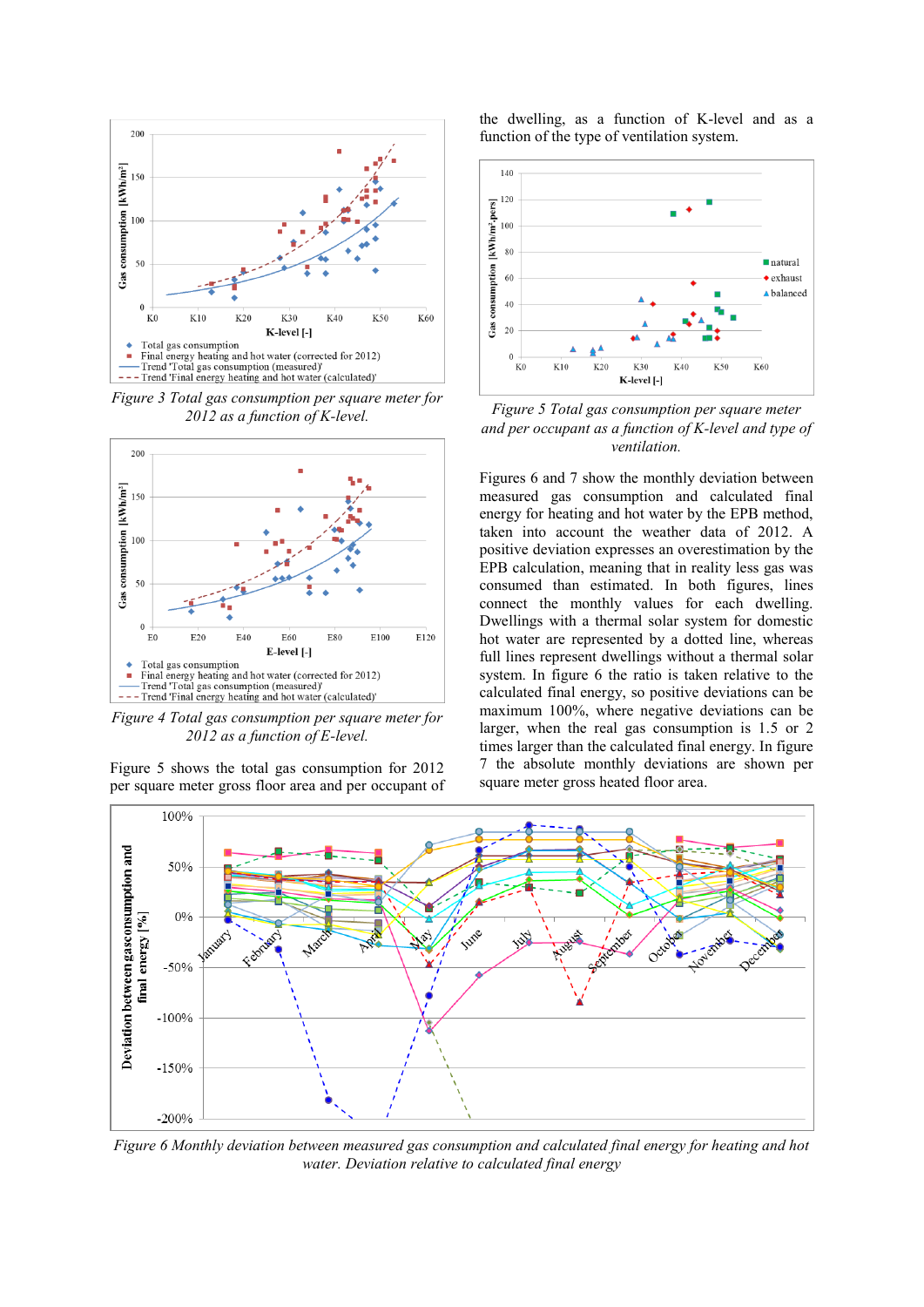

*Figure 7 Monthly deviation between measured gas consumption and calculated final energy for heating and hot water. Absolute deviation per square meter gross heated floor area*

In five of the 70 dwellings, more detailed measurements were executed in the frame of another research. Through calorimeters, the individual gross energy use for heating and domestic hot water was measured. Figure 8 shows the monthly results for hot water. The values of the measured energy use are indicated by the diamonds and the full line, where the squares and dotted lines represent the values as calculated by the EPB.



*Figure 8 Detailed results on the gross energy use for domestic hot water for 5 dwellings*

Figure 9 presents the mean relative deviation between the gas consumption of 2012 and the final energy for heating and hot water as a function of Klevel. The mean deviation for each dwelling is the average of the monthly deviations, taking into account only the registered months. Distinction was made between dwellings with or without a thermal solar system for the production of hot water. The full line indicates the general trend of the deviations for the dwellings without a thermal solar system. Due to the limited amount of dwellings with a thermal solar

system, the trend was not deemed to be representative and was thus not presented.



*Figure 9 Mean deviation between measured gas consumption and calculated final energy for heating and hot water as a function of K-level and the presence of a thermal solar system. (positive deviation: calculation overestimates real consumption, negative deviation: calculation underestimates real consumption)* 

For dwellings with electrical heating (heat pumps, local electrical heaters, air-heating), figures 10 and 11 show the total electricity consumption for heating, hot water, pumps and fans for 2012 per square meter gross floor area, as a function of the insulation level (K-level) and as a function of the energy performance level (E-level). The full line indicates the trend of the measurements.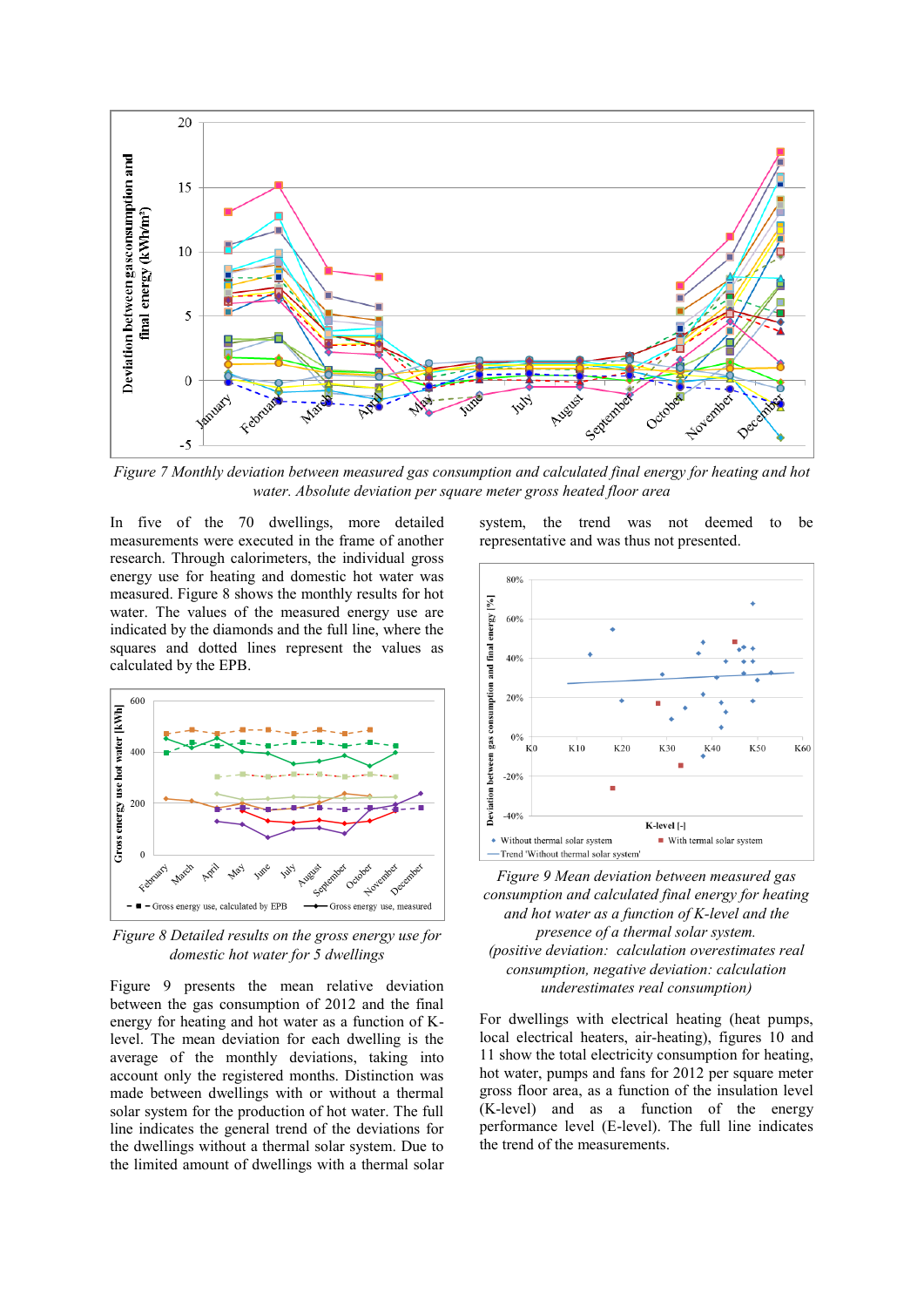

*Figure 10 Total electricity consumption per square meter for 2012 for heating, hot water and ventilation as a function of K-level.* 



*Figure 11 Total electricity consumption per square meter for 2012 for heating, hot water and ventilation* 

### **DISCUSSIONS**

As figure 1 shows, there is in general a linear correlation between insulation level and energy performance level. However, figure 1 also clearly shows that a similar insulation level can result in a diversity of energy performance levels with a difference between minimum and maximum E-level per K-level up to  $40 - 60$  E-points. This is due to the fact that the energy performance not only depends on the insulation performance, but also on the applied systems for ventilation, heating and hot water and on the presence of thermal solar collectors and photovoltaic panels,

The results of the gas consumption as presented in figures 3 and 4, show that in general the K-level and E-level are adequate labels. The overall trend, as indicated by the full trend line, suggests lower energy consumption for dwellings with lower K-level, meaning a better insulation level. The trend is presented as an exponential function, however not with the intention to suggest correctness of this relation, but rather to represent the general trend.

The wide range of the results around the trend line indicates however, that large differences are possible for dwellings with similar insulation or energy performance levels. This means that not only the overall insulation level is of influence on the real gas consumption. Firstly, also the building size is relevant. In these figures, the influence of this parameter was limited by representing the results per square meter gross heated floor area. In addition, as part of the gas consumption originates from the production of domestic hot water, also the number of occupants of the dwelling has an influence. Therefore, the results in figure 5 were presented per square meter gross heated floor area and per occupant. Still, large differences in gas consumption between dwellings with similar K-level exist. Caution is needed for the conclusion considering two of the three points at the top of the figure. They concern dwellings that are only occupied by one person. It shows that, especially for these dwellings with higher K-level, the energy use for space heating is a substantial part of the overall gas consumption and is only limitedly influenced by the number of occupants.

In figure 5, distinction has been made between the applied types of ventilation system. For dwellings with a balanced ventilation system, the incoming air is preheated by heat recovered from the exhaust air. For dwellings with a natural or exhaust ventilation system, the air directly enters the rooms, where it has to be heated entirely to room temperature by the heating system, thus resulting in a higher energy consumption. As shown in figure 5, this difference cannot really be detected in the results. In the zone between insulation level K28 and K45, the three different types are present, but without a distinct difference in gas consumption. There are even dwellings with higher K-level and a natural or exhaust ventilation system, which have a lower specific gas consumption. It is not to be concluded that the heat recovery will not have any effect, although the real efficiency might be lower than the theoretical value presented by the manufacturers. This can be due to various reasons like insufficient airtightness of the building envelope and the ductwork and unbalanced airflows, which results in more uncontrolled in- and exfiltration (Staepels, 2002). In addition, it is likely that other effects diminish the gains from the balanced ventilation system. For instance, in dwellings with natural or exhaust ventilation systems, the occupants have more control on the amount of incoming air by closing or opening the window grills, thus effecting (usually minimizing) the energy consumption due to ventilation losses. In general, user behaviour will have a very large impact on the gas consumption, resulting in the differences as shown in figures 3, 4 and 5. A first analysis of the impact of user behaviour within this research project is further discussed in (Van Gelder et al., 2013).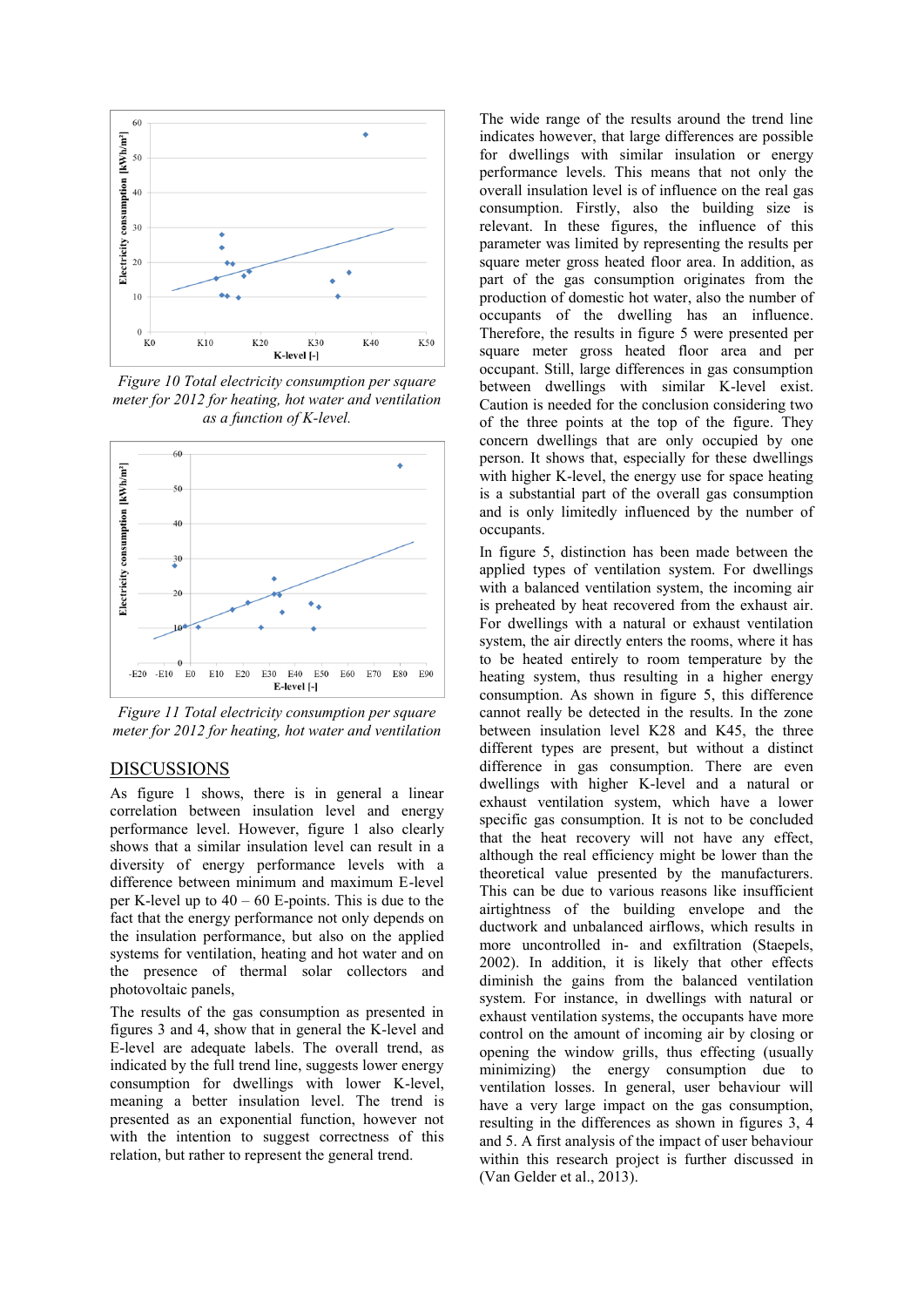In figures 3 and 4, also the results and trend (dotted line) of the final energy use for heating and hot water, as calculated by the EPB method and corrected for the weather data of 2012, are shown. This line lies higher than the full line, indicating that the EPB calculation method generally makes an overestimation of the final energy use for heating and hot water. This general conclusion is represented in more detail through the monthly deviations in figures 6 and 7.

These figures confirm that for most dwellings the real gas consumption is lower than the simulated final energy use. However, there are also dwellings with negative deviations, where during some months the real gas consumption is sometimes significantly higher than calculated. One of these dwellings accords to the point at the top of figure 5, a dwelling with three occupants. It can be concluded that the user behaviour of these occupants result in a high energy use. The other dwellings with high negative relative deviations in figure 6, are dwellings with a thermal solar system (see later).

For the positive deviations, it can be noticed that during summer period the relative deviations are larger than during winter months. Since in summer the gas consumption is mainly due to production of domestic hot water, it can be deduced that the overestimation primarily assigned to that aspect. This is confirmed through the results of complementary research in five dwellings as presented in figure 8. For each of these dwellings during the measuring period, the gross energy use for hot water was lower than calculated, even up to 50% lower (similar to a positive 50% deviation in figures 6 and 9). In addition, results of this research showed smaller real gross energy use for heating than calculated, even after taking into account the appropriate weather data. This is confirmed by the results presented in figure 7, which show that in winter the absolute deviations are even larger than in summer. The deviations on the energy use for hot water are increased by the deviations on the energy use for heating.

The full and dotted lines in figure 3 indicate that the differences between the real gas consumption and the calculated final energy use are larger in absolute value for dwellings with higher K-levels. The relative differences are presented in figure 9. The linear trend line here shows that the relative deviation is rather independent of the K-level. The calculated final energy use for heating and hot water by gas boilers is approximately 30% overestimated with respect to the real gas consumption, independent of the insulation level.

Figure 9 also shows three dwellings with negative mean deviations. One, without a thermal solar system, concerns the dwelling with high gas consumption as already pointed out earlier. The two others are dwellings with a thermal solar system.

Although there are also two dwellings with thermal solar system and a positive mean deviation, detailed results show for three of these dwellings lower deviations in summer (more negative or smaller positive) than in winter. The fourth dwelling has a large negative deviation in the spring. This means that the gains of the thermal solar system in reality are not as high as calculated in the EPB method. In winter, this effect is limited due to the relative smaller part of the energy demand for hot water compared to the total energy demand and the smaller gains of the solar system.

In extension to these results for dwellings with gas boilers, figures 10 and 11 show results for dwellings with electrical heating, by heat pumps, local electrical heaters or air-heating. Here also, the linear trend line is no relativeness to the relation between the electricity consumption per square meter gross heated floor area and the K-level or E-level, but merely indicates the overall trend of this relation, indicating that dwellings with lower K-level, respectively lower E-level will generally have lower energy consumption for heating, hot water, pumps and fans.

As it is impossible, in the Belgian climate, to create low energy dwellings without consuming energy for domestic hot water and fans, Near-Zero Energy or E0-level can only be obtained by adding the gains of energy production through renewable energy sources like PV solar systems. These gains are not included in the values presented in figure 11, resulting in considerable electricity consumptions for dwellings with very low or even negative E-levels.

# **CONCLUSION**

In the frame of the EU EPBD, the Flemish Government developed a calculation method for the energy performance of buildings, determining an insulation label and an energy performance label.

By monitoring the real energy consumption of recently built dwellings representing a wide range of energy performance labels, the correctness of the calculation method and the validity of the labels are investigated.

In general, it can be concluded that both the insulation label (K-level) and the energy performance label (E-level) are reasonably representative for the energy performance of the dwellings. Dwellings with a lower K and E-level, will generally consume less energy for heating, hot water, pumps and fans. However, large differences are possible between energy consumption of dwellings with comparable labels. This can be due to objective differences such as the number of occupants, the ventilation system, the presence of a thermal solar system,… but will also be strongly determined by the user behaviour of the occupants. This is further investigated within the research project and a first analysis is discussed in (Van Gelder et al, 2013).